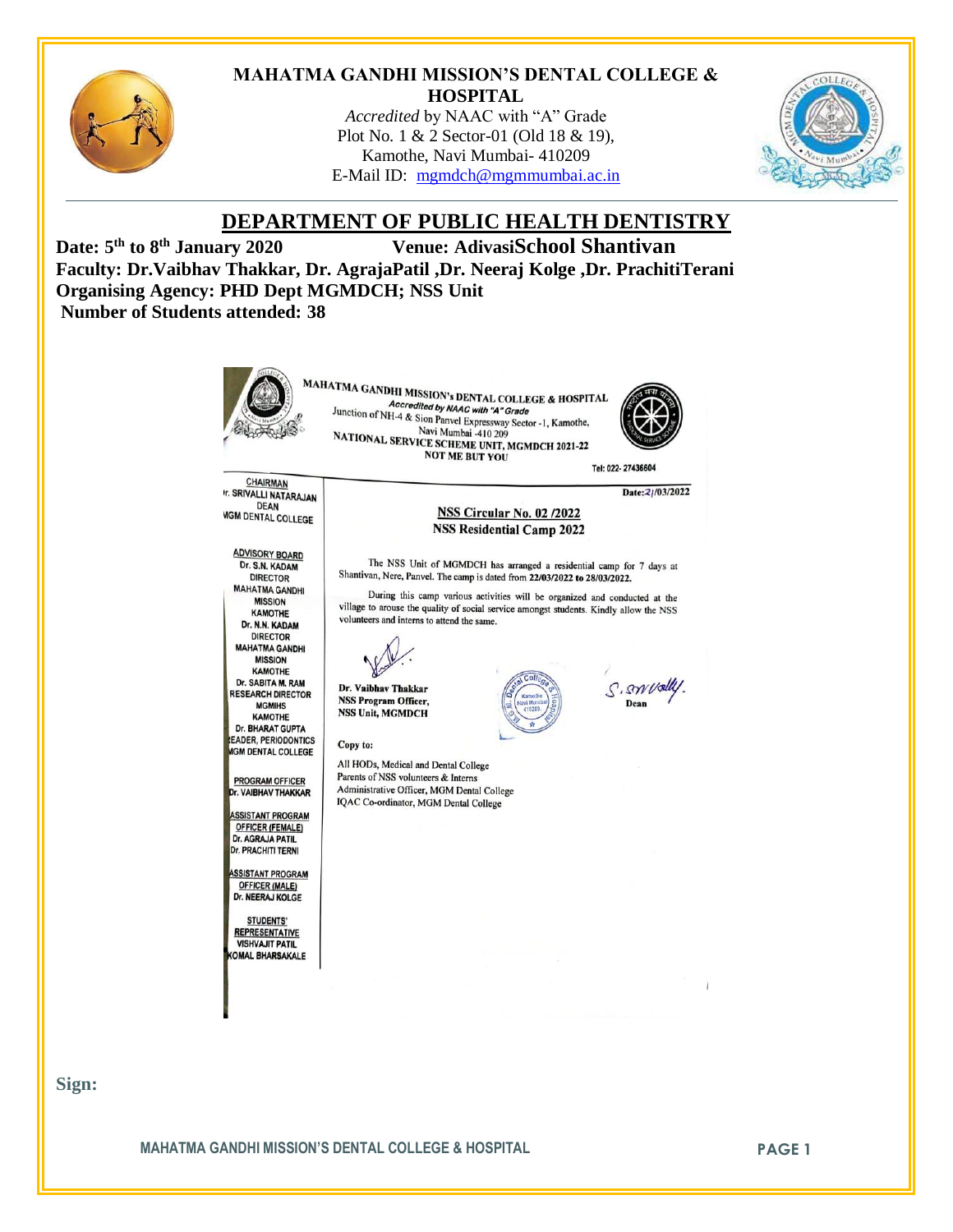# **Oral Health Screening and Importance of Flouride Application atAdiwasi School Shantivan**

 MGM Dental College in association with IDA constantly takes efforts of extending the oral health care to the community. The oral care initiative was also extended to patients at**Adivasi School Shantivan** with the intention of creating awareness and providing oral health care to the patients.

# **Aim and objective:**

- 1. To assess the oral health status of patients and to provide necessary Dental treatment.
- 2. To educate them and create awareness about oral health.

## **Method**:

A type III examination was carried out with the use of mouth mirror and probe in day light. All the patients were assessed for oral health status and were explained the need to get the problems corrected. The patients were made aware of the existing dental problems and preventive measures were explained.

**Observations:** A totalof 421 patients were examined for various dental problems. Those requiring extensive treatment were referred to MGM Dental College and Hospital, Kamothe.

| <b>Condition</b> | No. of      | Percentage    |
|------------------|-------------|---------------|
|                  | individuals | $\frac{0}{0}$ |
| Dental caries    | 290         | 68.72%        |
| Gingivitis       | 117         | 27.96%        |
| Missing          | 85          | 20.14%        |
| Malocclusion     | 64          | 15.17%        |

## **Oral health status:**



**Interpretation and conclusion:** 

**Dental caries is the most common problem among the patients followed by gingivitis.**

**Oral health education and prevention strategies should be implemented in order to reduce the disease burden among these patients.**

**Sign:**

**MAHATMA GANDHI MISSION'S DENTAL COLLEGE & HOSPITAL PAGE 2**